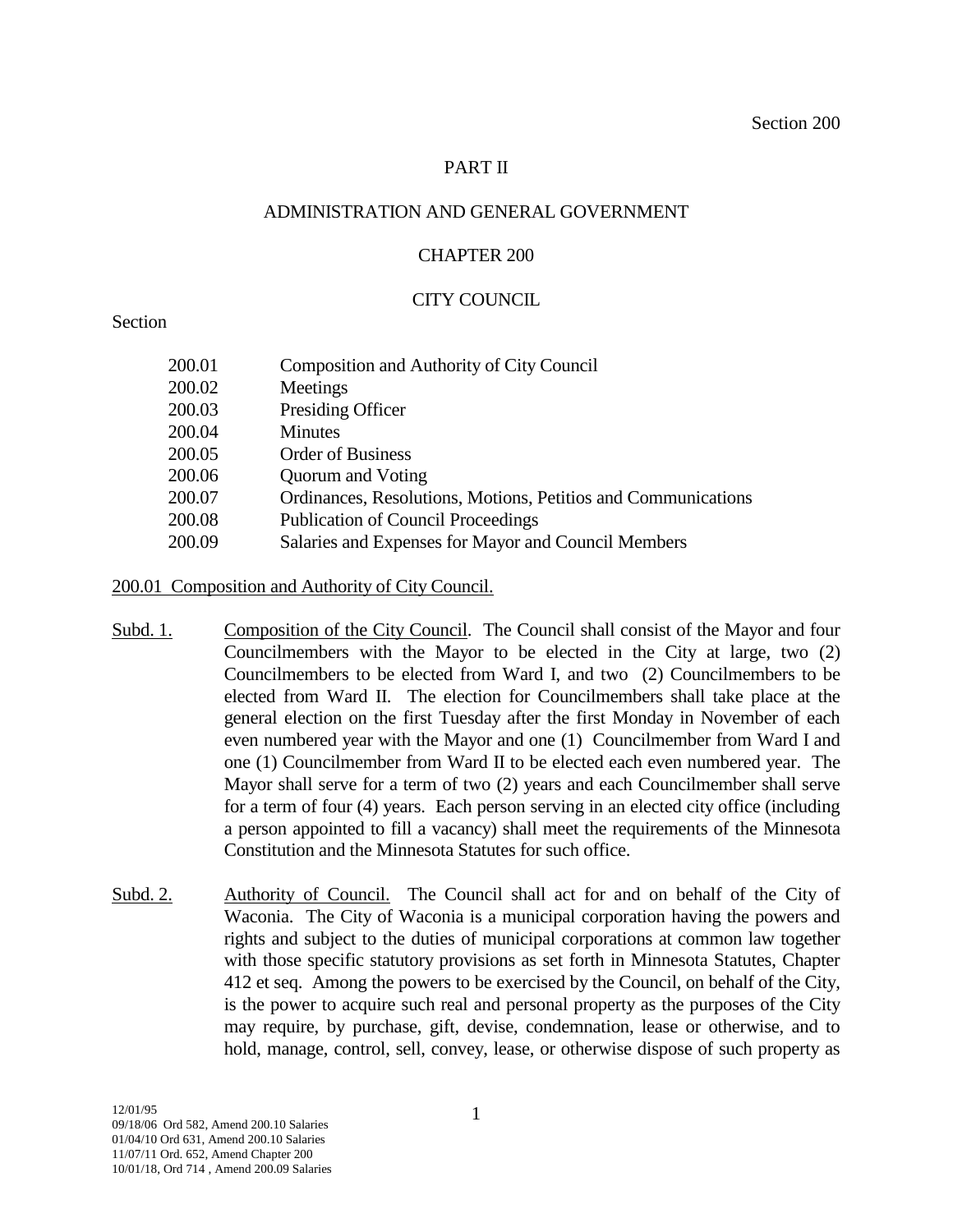its interest requires. In addition the Council shall have the power to sue and to defend the City in any actions brought against it.

#### 200.02 Meetings.

- Subd. 1. Annual Meeting. On the first Monday of January of each year (or the next day if such Monday falls on a public holiday), the Council shall meet at the usual time and place for holding Council meetings for the purpose of organizing City business. The following functions shall be performed at such meeting:
	- A. Swear in new Councilmembers who shall assume their duties;
	- B. Designate the depository of City funds;
	- C. Designate the official newspaper;
	- D. Choose one of the Councilmembers as Acting Mayor, who shall perform the duties of the Mayor during the disability or absence of the Mayor from the City or; in case of a vacancy in the office of the Mayor, until such time as a successor has been appointed and qualifies;
	- E. Appoint such officers, employees, and professional consultants and such members of boards, commissions, and committees as may become necessary.
	- F. Approve a schedule for regular meetings for the year.
- Subd. 2. Regular Meetings. Regular meetings of the Council during each year shall be held pursuant to a schedule of regular meetings adopted by the Council at its annual meeting and kept at the City's primary office. Any regular meeting falling on a public holiday shall be held at the same time and place on the next day that is not a weekend or a public holiday. The Council may change the date, time or location of any regular meeting, provided the City shall provide notice of any such change in conformance with the notice requirements applicable to special meetings. Any business may be conducted at a regular meeting.
- Subd. 3. Special Meetings. Special meetings of the Council may be called by the Mayor or by any two (2) members of the Council pursuant to a written statement filed with the City Clerk. Upon receiving such written statement, the Clerk shall mail a notice to all Councilmembers of the time, place and purpose of the meeting at least one (1) day before the meeting. In addition, the Clerk may also deliver the notice personally to each Councilmember or deliver it to the councilmember's usual place of residence and leave it with some responsible person. If all of the councilmembres attend and participate in the meeting, the notice requirements to councilmembers will be considered to have been satisfied. At least three (3) days before the meeting, notice of the time, place and purpose of the special meeting shall also be: i) posted at the City's principal bulletin board at City Hall; and ii) mailed or delivered to each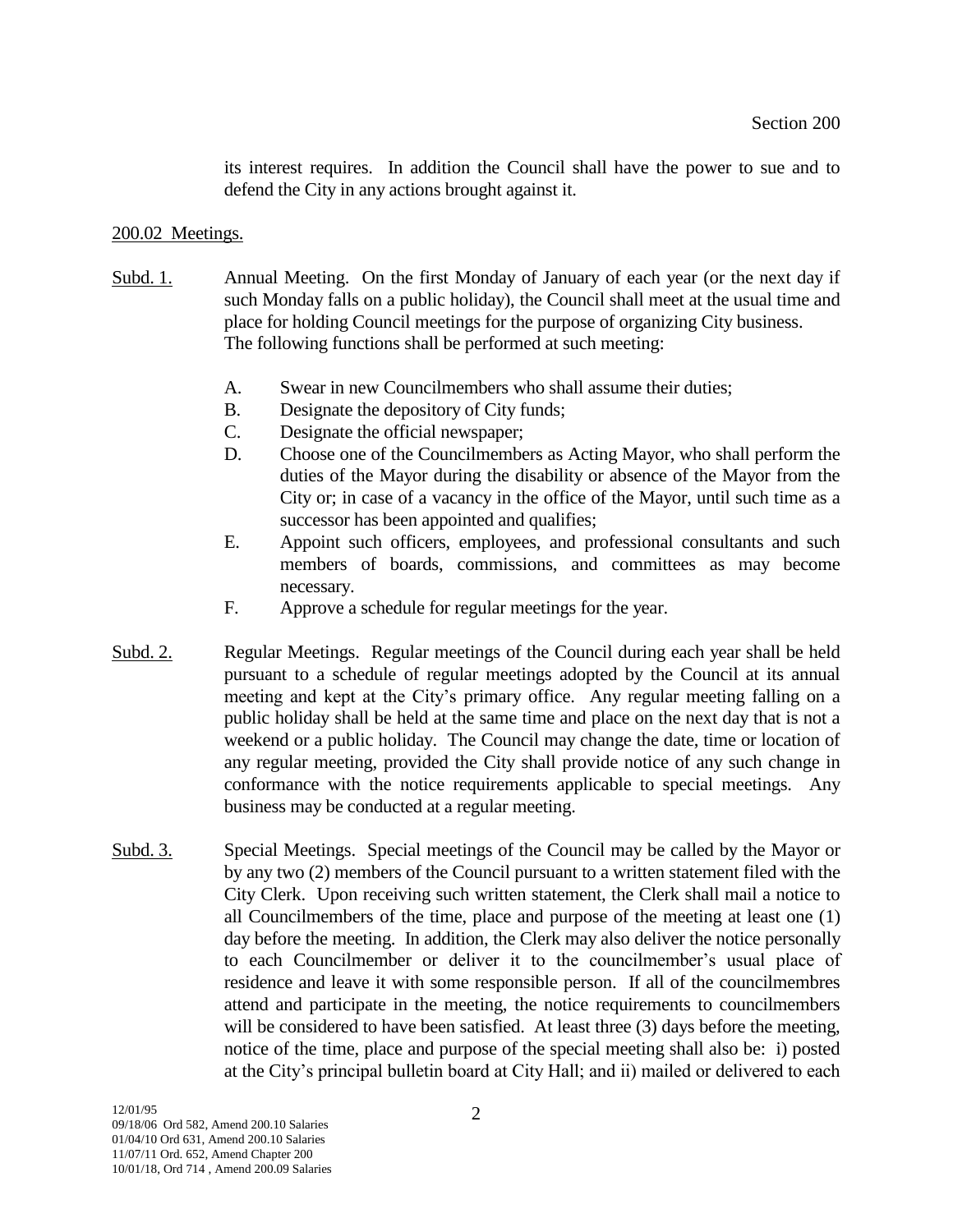person who has filed a written request for notice of special meetings with the City. As an alternative to mailing or delivering the notice, the City may publish the notice once in its official newspaper at least three (3) days before the special meeting. Any business may be conducted at a special meeting, but the Council should limit such a meeting, whenever possible, to the subjects stated in the meeting notice.

- Subd. 4. Emergency Meetings. An emergency meeting may be called in the same manner as a special meeting whenever immediate Council consideration is required, except that the public notification requirements do not apply. Instead, a good faith effort must be made to provide notice of the emergency meeting to all media that have filed a written request for notice. Such notice must be by telephone or by any other method used to notify councilmembers. The notice must include the subject of the meeting. A published or posted notice is not necessary. Any business may be conducted at an emergency meeting, but the Council should limit such a meeting, whenever possible, to the subjects stated in the meeting notice. If any matters not related to the emergency are discussed at the meeting, the minutes from the meeting must include a specific description of such matters.
- Subd. 5. Recessed and Continued Meetings. If a meeting is recessed or continued and the date, time and place of the next portion of the meeting is announced at an open meeting and recorded in the minutes, no further notice is required.
- Subd. 6. Public Meetings. All Council meetings and Council committee meetings shall be open to the public unless otherwise permitted or required by law.
- Subd. 7. Closed Meetings. Meetings ay be closed as allowed by law.
- Subd. 8. Actual Notice. If a person receives actual notice of a meeting at least twenty-four (24) hours before the meeting, all notice requirements shall be demed satisfied with respect to that person, regardless of the method of receipt of notice.
- Subd. 9. Notice Requests. The City Council may, by resolution, set an expiration date for special meeting notice requests and require re-filing of such requests once each year. If an expiration date is set, the City Clerk shall notify each person of the expiration date and the need to re-file not more than sixty (60) days before the re-filing is due.
- Subd. 10. Election Nights/Precinct Caucus Nights. No Council meeting shall be conducted between 6:00 p.m. and 8:00 p.m. on any election day or after 6:00 p.m. on the day of the political party precinct caucuses.

### 200.03 Presiding Officer.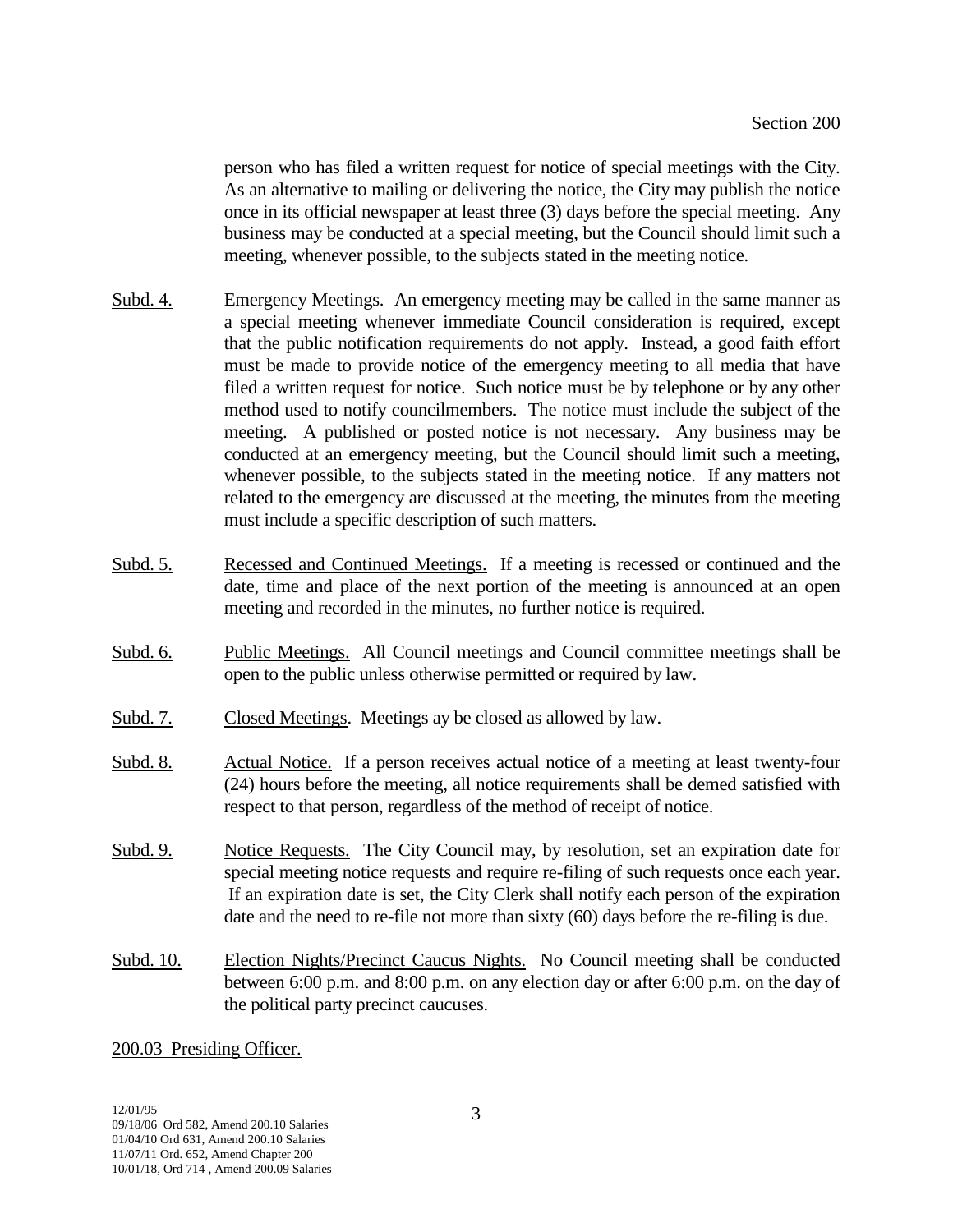- Subd. 1. Who Presides. The Mayor shall preside at all meetings of the Council. In the absence of the Mayor, the Acting Mayor shall preside. In the absence of both, the Clerk shall call the meeting to order and shall preside until the Councilmembers present at the meeting choose one of their members to act temporarily as presiding officer.
- Subd. 2. Procedure. The Presiding Officer shall preserve order, enforce the rules of procedure herein prescribed, and determine, without debate, subject to the final decision of the Council on appeal, all questions of procedure and order. Except as otherwise provided by statute or by these rules, the proceedings of the Council shall be conducted in accordance with "Roberts Rules of Order Revised".
- Subd. 3. Appeal Procedure. Any member may appeal to the Council from a ruling of the presiding officer. If the appeal is seconded, the member may speak once solely on the question involved and the presiding officer may explain the ruling, but no other Councilmember shall participate in the discussion. The appeal shall be sustained if it is approved by a majority of the members present exclusive of the presiding officer.
- Subd. 4. Rights of Presiding Officer. Whenever the Presiding Officer desires to speak on any question or second any motion, he shall not vacate the chair. To make any motion he shall vacate the chair, and designate the Acting Mayor, or in his absence, some other Councilmember to preside temporarily and shall not resume the chair until the matter under consideration has been acted upon by the Council.

# 200.04 Minutes.

- Subd. 1. Custody and Recording. The minutes of each Council meeting shall be kept by the City Clerk. In the absence of the Clerk the Presiding Officer shall appoint a secretary pro tem. Ordinances, Resolutions, and claims need not be recorded in full in the minutes if they appear in other permanent records of the City Clerk and can be accurately identified from the description given in the minutes.
- Subd. 2. Approval. The minutes of each meeting shall be reduced to typewritten form, shall be signed by the City Clerk, and copies thereof shall be delivered to each Councilmember as soon as practicable after the meeting. At the next regular Council meeting, following such delivery, approval of the minutes shall be considered by the Council. The minutes need not be read aloud, but the Presiding Officer shall call for any additions or corrections. If there is no objection to a proposed addition or correction it may be made without a vote of the Council. If there is an objection, the Council shall vote upon the addition or correction. If there are no additions or corrections, the minutes shall stand approved.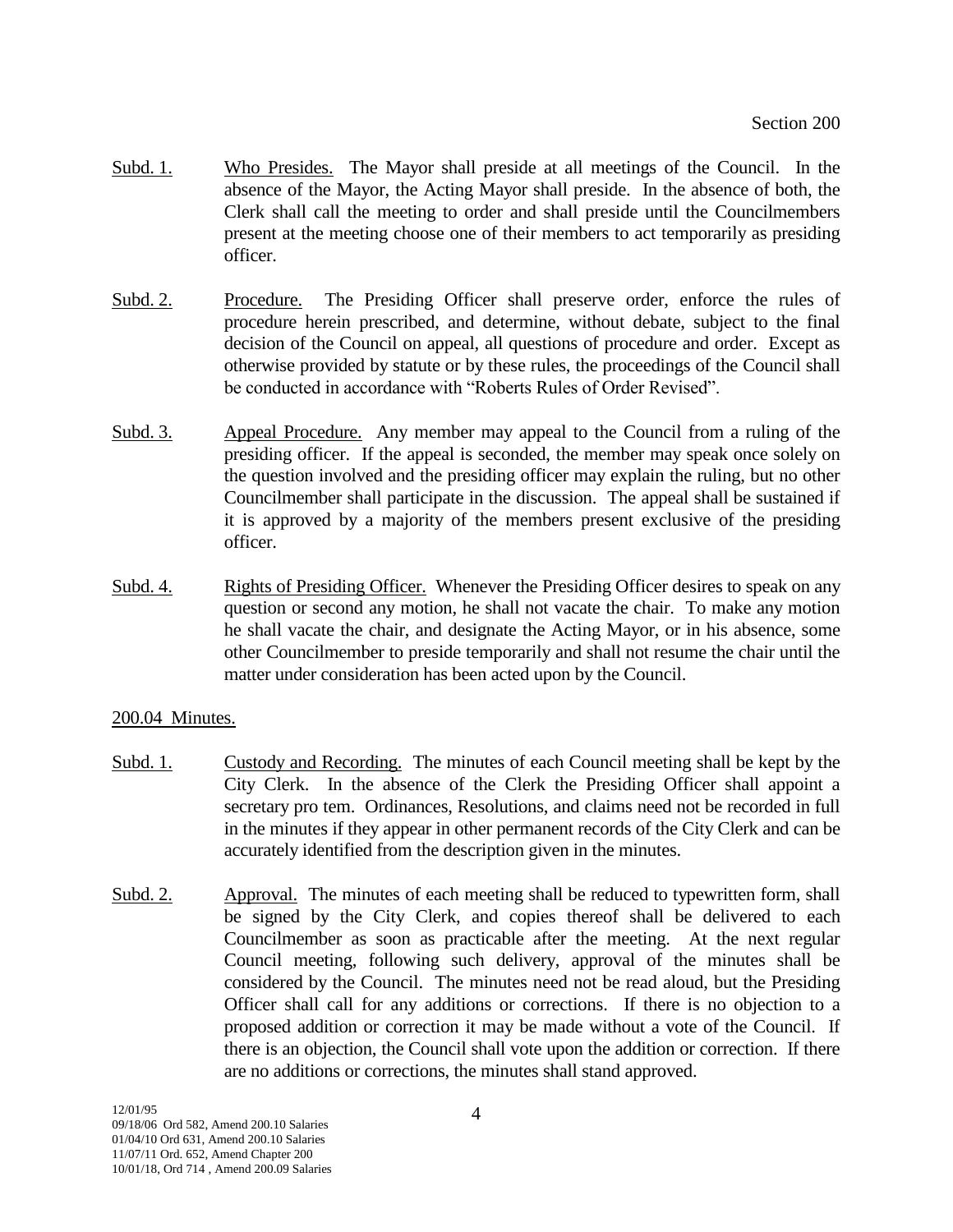- Subd. 3. Public Access. Any citizen shall have access to the minutes and records of the Council meetings at all reasonable times. The Clerk shall keep the minutes at the City offices and they shall be available for inspection during regular business hours.
- Subd. 4. Publication of Minutes. The City shall publish the minutes of each Council meeting, or a summary thereof, in conformance with the requirements of the Minnesota Statutes. The publication shall occur within thirty (30) days of the meeting to which the proceedings relate. In the alternative, the City may mail a copy of the minutes from a meeting to any resident of the city upon request, at the City's expense.

# 200.05 Order of Business.

- Subd. 1. Order Established. Each meeting of the Council shall convene at the time and place appointed therefor. Council business shall be conducted in the following order:
	- A. Call To Order
	- B. Presentation of the Flag
	- C. Consider Agenda
	- D. Public Hearings
	- E. Consider Consent Agenda
	- F. Visitor's Presentations, Petitions, Correspodence
	- G. Council Business
	- H. Items Removed from Consent
	- I. Staff Reports
	- J. Board Reports
	- K. Announcements
	- L. Adjournment
- Subd. 2. Varying Order. The order of business may be varied by the Presiding Officer, but all public hearings shall be held at the time specified in the notice of hearing.
- Subd. 3. Agenda. An agenda of business for each regular Council meeting shall be prepared and filed in the office of the Clerk not later than the day of the meeting. The agenda shall be prepared in accordance with the order of business and copies thereof shall be delivered to each Councilmember and to all affected staff personnel as far in advance of the meeting as time for preparation will permit. No item of business shall be considered unless it appears on the agenda for the meeting or is approved for addition to the agenda by a unanimous vote by the Councilmembers present.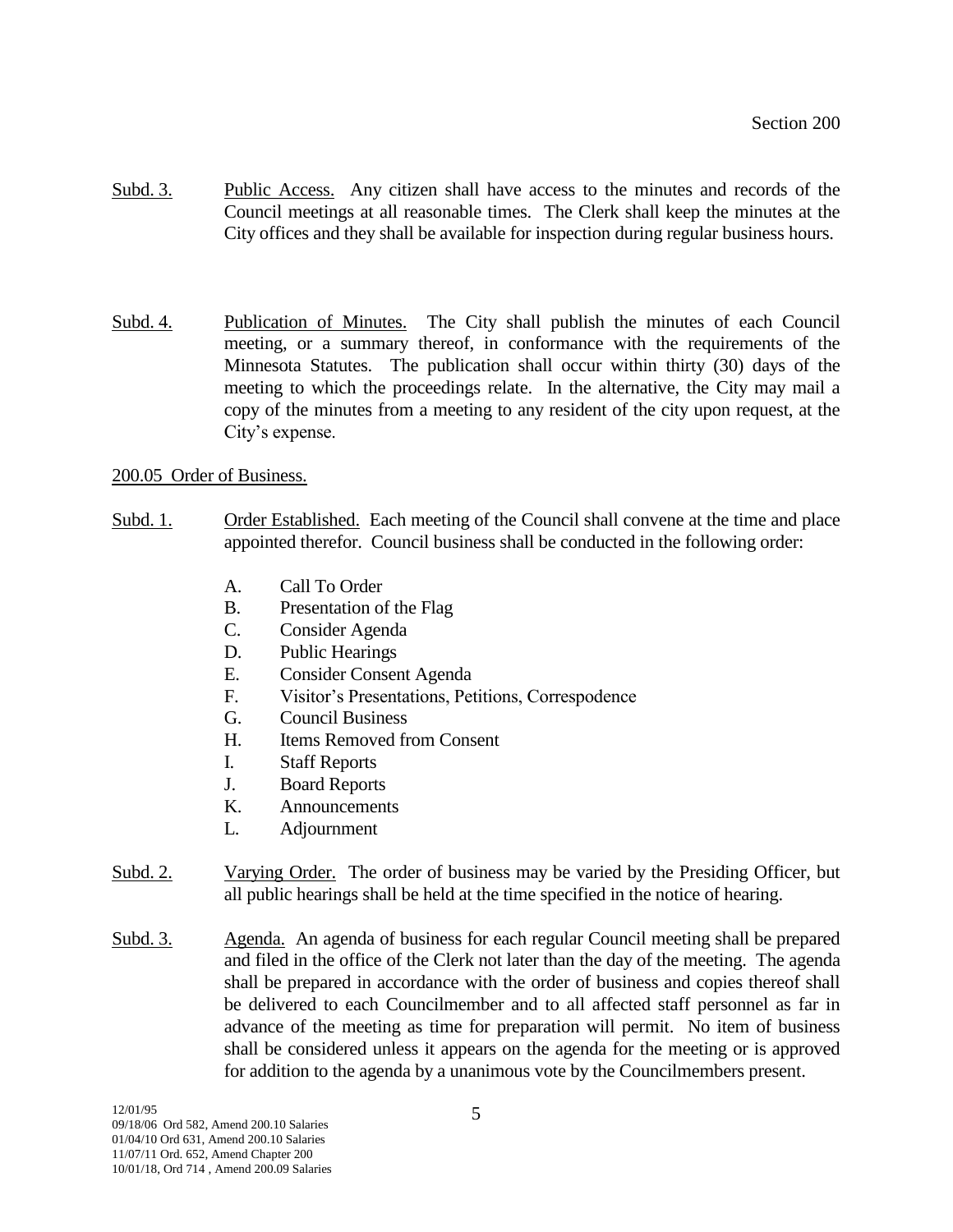### 200.06 Quorum and Voting.

- Subd. 1. Quorum. At all Council meetings a majority of all the Councilmembers elected shall constitute a quorum to do business but a smaller number may adjourn from time to time.
- Subd. 2. Voting. The votes of the members on any question pending before the Council may be by voice vote or in any other manner of voting which signifies the intention of the members. However, if the vote is not unanimous there shall be a roll call and the names of those voting for and against the question shall be recorded in the minutes. If any member is present but does not vote, the minutes, as to his name, shall be marked "present-not voting".
- Subd. 3. Votes Required. An affirmative vote of a majority of all members of the Council shall be necessary for approval of any Ordinance unless a larger number is required by the Minnesota Statutes. Except as otherwise provided by the Minnesota Statutes, a majority vote of a quorum shall prevail in all other cases.
- Subd. 4. Presiding Officer Vote. The Mayor shall vote last on any question before the Council.

### 200.07 Ordinances, Resolutions, Motions, Petitions and Communications.

- Subd. 1. Readings. Every Ordinance, except emergency ordinances, shall be presented in writing. Resolutions may be either presented in writing or, if not presented in writing, stated in full before they are submitted to a vote by the Presiding Officer and then recorded in the minutes. All other motions shall be recorded in the minutes and stated in full before they are submitted to a vote by the Presiding Officer. All petitions and other communications addressed to the Council shall be in writing and shall be read in full upon presentation of the same to the Council. They shall then be recorded in the minutes by title and filed with the minutes in the office of the Clerk.
- Subd. 2. Signing, Publication and Recording. Every Ordinance passed by the Council shall be signed by the Mayor, attested by the City Clerk, published once in the City's official newspaper within forty-five (45) days of being passed, and recorded in the City's Ordinance book within twenty (20) days of publication. In the alternative to publishing the entire ordinance, the Council may by four/fifth (4/5) vote all of councilmembers publish a summary of the ordinance, which summary publication shall conform to the requirements set forth in the Minnesota Statutes for summary publication. A certified copy of every ordinance, resolution, map, or regulation